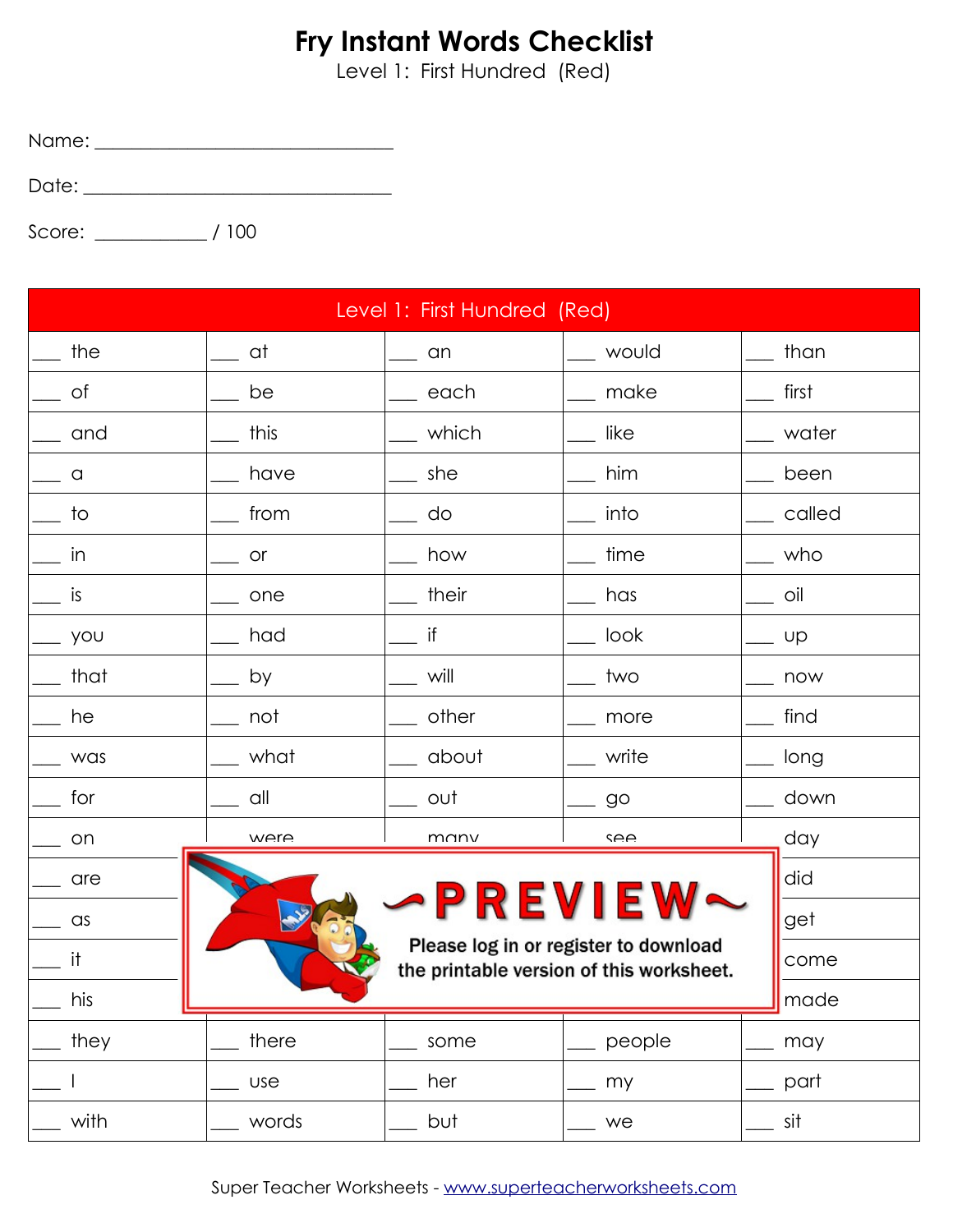Level 2: Second Hundred (Green)

Name: \_\_\_\_\_\_\_\_\_\_\_\_\_\_\_\_\_\_\_\_\_\_\_\_\_\_\_\_\_\_\_\_

Date: \_\_\_\_\_\_\_\_\_\_\_\_\_\_\_\_\_\_\_\_\_\_\_\_\_\_\_\_\_\_\_\_\_

|         |          | Level 2: Second Hundred (Green) |                                          |         |
|---------|----------|---------------------------------|------------------------------------------|---------|
| over    | name     | boy                             | such                                     | change  |
| new     | good     | _ follow                        | because                                  | off     |
| sound   | sentence | came                            | turn                                     | play    |
| take    | man      | want                            | here                                     | spell   |
| only    | think    | show                            | why_                                     | air     |
| little  | say      | also                            | ask –                                    | away    |
| work    | great    | around                          | went                                     | animal  |
| know    | where    | form                            | $\_$ men                                 | house   |
| _ place | help     | three                           | $\_$ read                                | point   |
| years   |          |                                 |                                          | page    |
| live    |          |                                 | -PREVIEW·                                | etter   |
| me      |          |                                 | Please log in or register to download    | mother  |
| back    |          |                                 | the printable version of this worksheet. | answer  |
| give    | right    | does                            | US                                       | found   |
| most    | too      | another                         | move                                     | study   |
| very    | means    | well                            | try                                      | still   |
| after   | old      | large                           | kind                                     | learn   |
| things  | any      | must                            | hand                                     | should  |
| our     | same     | big                             | picture                                  | America |
| just    | tell     | even                            | again                                    | world   |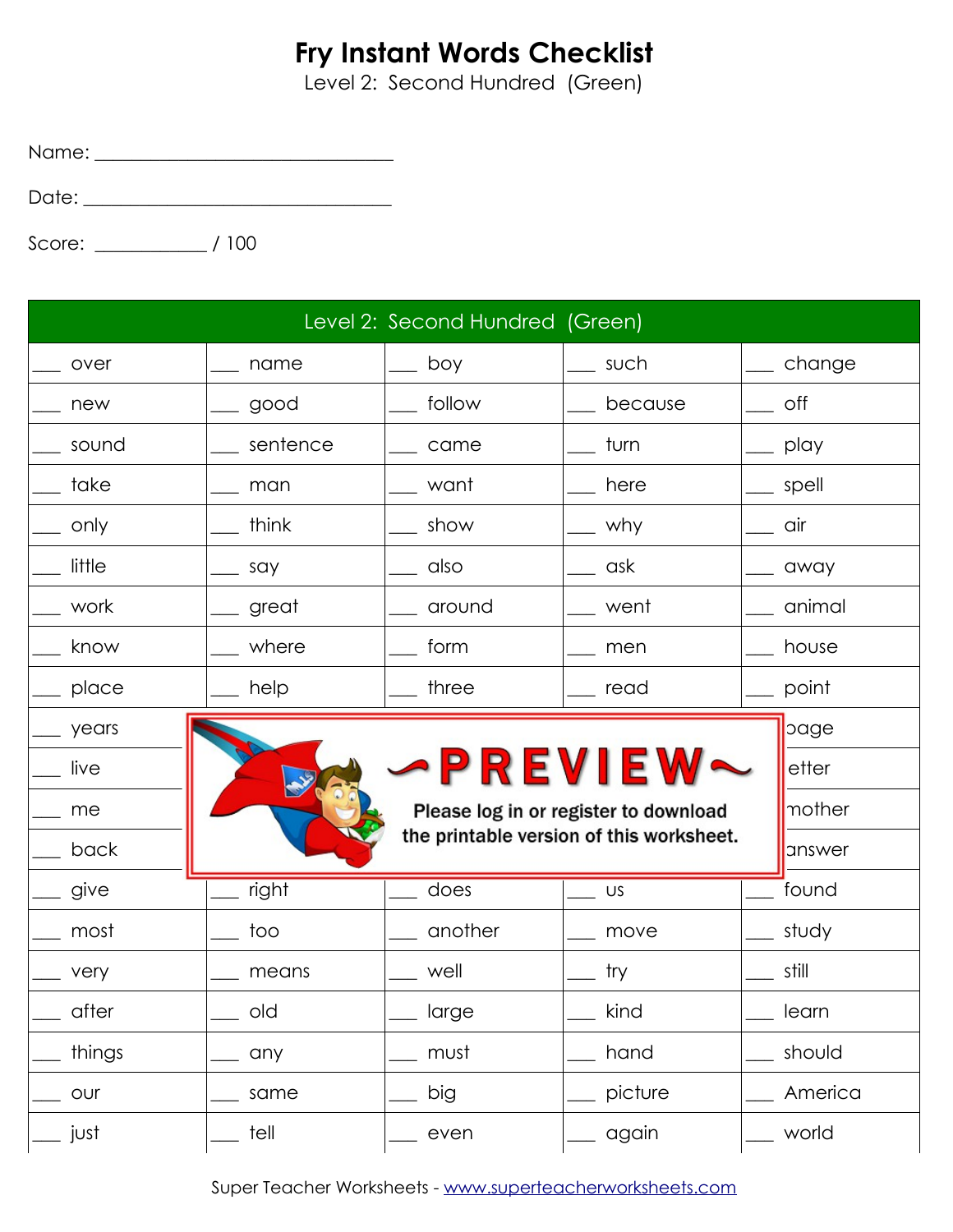Level 3: Third Hundred (Purple)

Name: \_\_\_\_\_\_\_\_\_\_\_\_\_\_\_\_\_\_\_\_\_\_\_\_\_\_\_\_\_\_\_\_

Date: \_\_\_\_\_\_\_\_\_\_\_\_\_\_\_\_\_\_\_\_\_\_\_\_\_\_\_\_\_\_\_\_\_

Score: \_\_\_\_\_\_\_\_\_\_\_\_ / 100

| Level 3: Third Hundred (Purple) |         |           |                                          |           |
|---------------------------------|---------|-----------|------------------------------------------|-----------|
| high                            | light   | life      | sea                                      | watch     |
| every                           | thought | always    | began                                    | far       |
| near                            | head    | those     | grow                                     | Indian    |
| add                             | under   | both      | took                                     | real      |
| food                            | story   | paper     | river                                    | almost    |
| between                         | saw     | together  | four                                     | let       |
| own                             | left    | got       | carry                                    | above     |
| below                           | don't   | group     | state                                    | girl      |
| country                         | few     | often     | once                                     | sometimes |
| plant                           | while   | run       | book                                     | mountains |
| last                            | along   | important | hear                                     | cut       |
| school                          |         |           |                                          | oung      |
| father                          |         |           | PREVIEW                                  | alk       |
| keep                            |         |           | Please log in or register to download    | oon       |
| tree                            |         |           | the printable version of this worksheet. | st        |
| never                           | next    | car       | miss                                     | song      |
| start                           | hard    | mile      | idea                                     | being     |
| city                            | open    | night     | enough                                   | leave     |
| earth                           | example | walk      | eat                                      | family    |
| eyes                            | begin   | white     | face                                     | It's      |

Super Teacher Worksheets - [www.superteacherworksheets.com](http://www.superteacherworksheets.com/)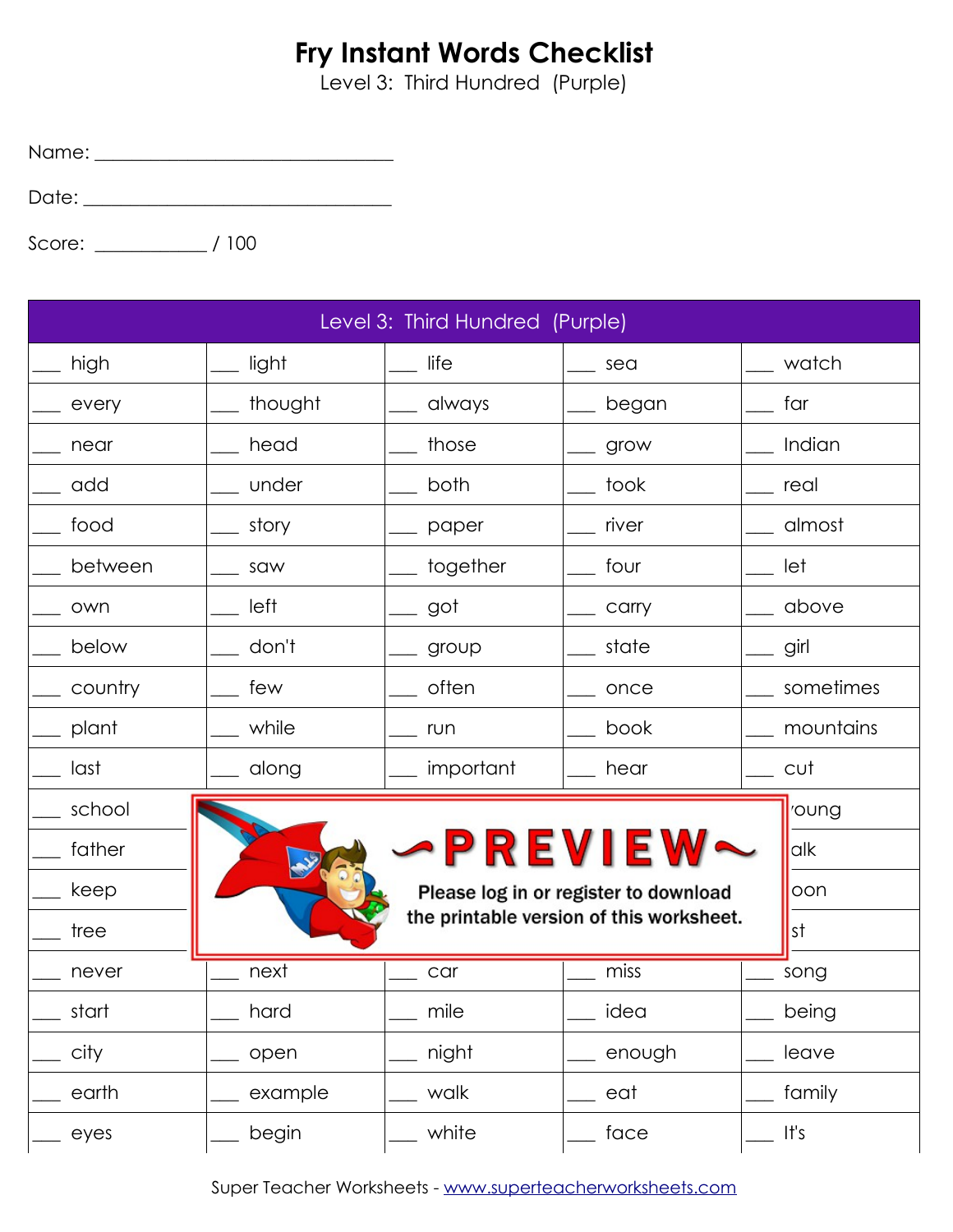Level 4: Fourth Hundred (Yellow)

Name: \_\_\_\_\_\_\_\_\_\_\_\_\_\_\_\_\_\_\_\_\_\_\_\_\_\_\_\_\_\_\_\_

Date: \_\_\_\_\_\_\_\_\_\_\_\_\_\_\_\_\_\_\_\_\_\_\_\_\_\_\_\_\_\_\_\_\_

|           |         | Level 4: Fourth Hundred (Yellow) |                                          |         |
|-----------|---------|----------------------------------|------------------------------------------|---------|
| body      | usually | hours                            | five                                     | cold    |
| music     | didn't  | black                            | step                                     | cried   |
| color     | friends | products                         | morning                                  | plan    |
| stand     | easy    | happened                         | passed                                   | notice  |
| sun       | heard   | whole                            | vowel                                    | south   |
| questions | order   | measure                          | true                                     | sing    |
| fish      | red     | remember                         | hundred                                  | war     |
| area      | door    | early                            | against                                  | ground  |
| mark      | sure    | waves                            | pattern                                  | fall    |
| dog       |         |                                  |                                          | ١g      |
| horse     |         |                                  | PREVIEW                                  | wn      |
| birds     |         |                                  | Please log in or register to download    |         |
| problem   |         |                                  | the printable version of this worksheet. | lit     |
| complete  | today   | space                            | money                                    | figure  |
| room      | during  | covered                          | map                                      | certain |
| knew      | short   | fast                             | farm                                     | field   |
| since     | better  | several                          | pulled                                   | travel  |
| ever      | best    | hold                             | draw                                     | wood    |
| piece     | however | himself                          | voice                                    | fire    |
| told      | low     | toward                           | seen                                     | upon    |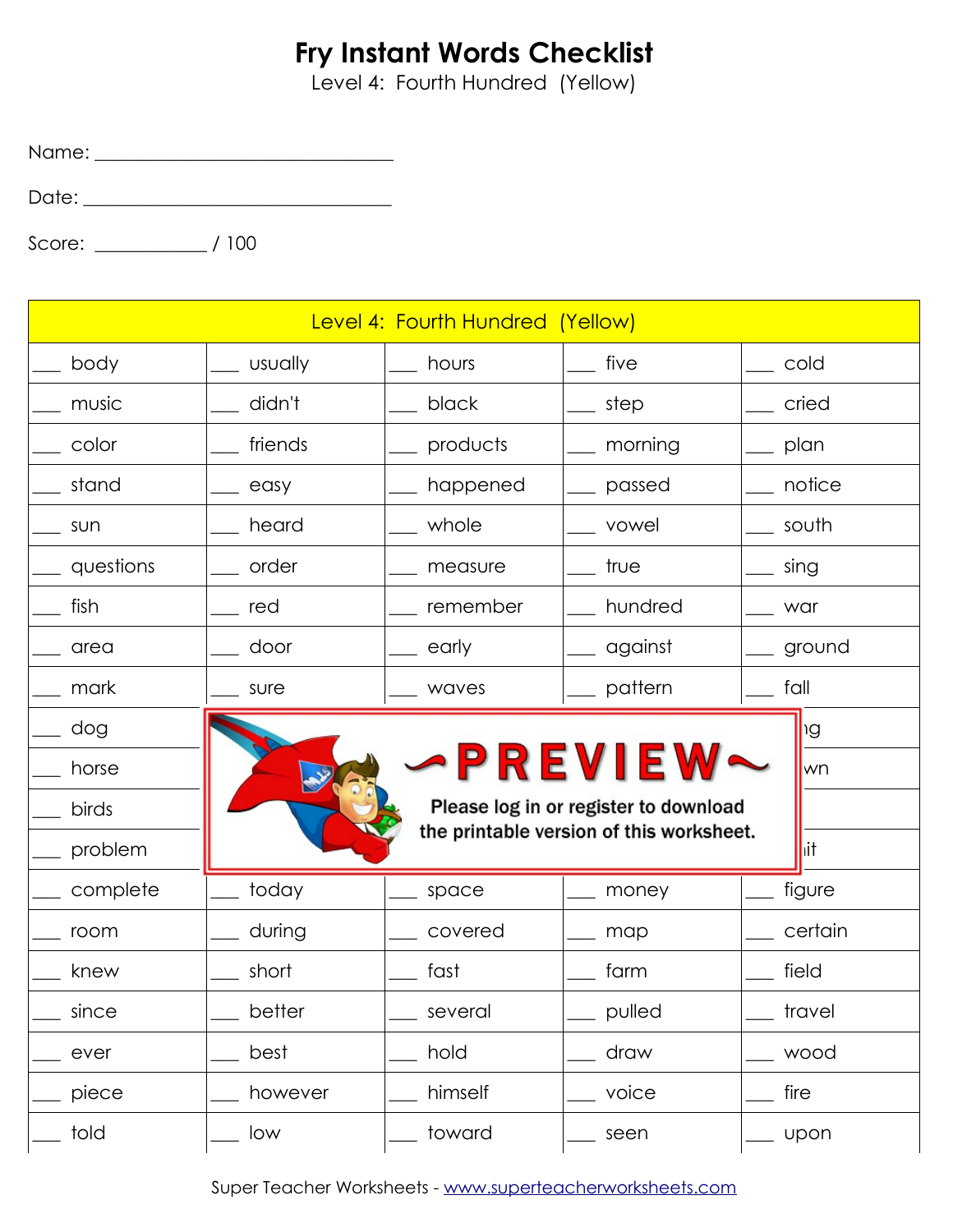Level 5: Fifth Hundred (Brown)

Name: \_\_\_\_\_\_\_\_\_\_\_\_\_\_\_\_\_\_\_\_\_\_\_\_\_\_\_\_\_\_\_\_

Date: \_\_\_\_\_\_\_\_\_\_\_\_\_\_\_\_\_\_\_\_\_\_\_\_\_\_\_\_\_\_\_\_\_

| Level 5: Fifth Hundred (Brown) |                |                          |                                                     |                           |  |
|--------------------------------|----------------|--------------------------|-----------------------------------------------------|---------------------------|--|
| done                           | front          | stay                     | warm                                                | object                    |  |
| English                        | feel           | _green                   | common                                              | am                        |  |
| road                           | fact           | known                    | bring                                               | rule                      |  |
| half                           | inches         | island                   | explain                                             | among                     |  |
| ten                            | street         | week                     | dry                                                 | noun                      |  |
| fly                            | decided        | less                     | though                                              | power                     |  |
| gave                           | contain        | machine                  | language                                            | cannot                    |  |
| box                            | course         | base                     | shape                                               | able                      |  |
| finally                        | surface        | _ ago                    | deep                                                | six                       |  |
| wait                           |                |                          |                                                     | <sub>17e</sub>            |  |
| correct                        |                |                          | -PREVIEW~                                           | lark                      |  |
| oh                             |                |                          | Please log in or register to download               | $\overline{\mathsf{val}}$ |  |
| quickly                        |                |                          | the printable version of this worksheet.            | naterial                  |  |
| person                         | <u>- 11010</u> | $\overline{\phantom{a}}$ | $\overline{\phantom{0}}$ y $\overline{\phantom{0}}$ | <b>S</b> pecial           |  |
| became                         | nothing        | round                    | government                                          | heavy                     |  |
| shown                          | rest           | boat                     | filled                                              | fine                      |  |
| minutes                        | carefully      | game                     | heat                                                | pair                      |  |
| strong                         | scientists     | force                    | full                                                | circle                    |  |
| verb                           | inside         | brought                  | hot                                                 | include                   |  |
| stars                          | wheels         | understand               | check                                               | built                     |  |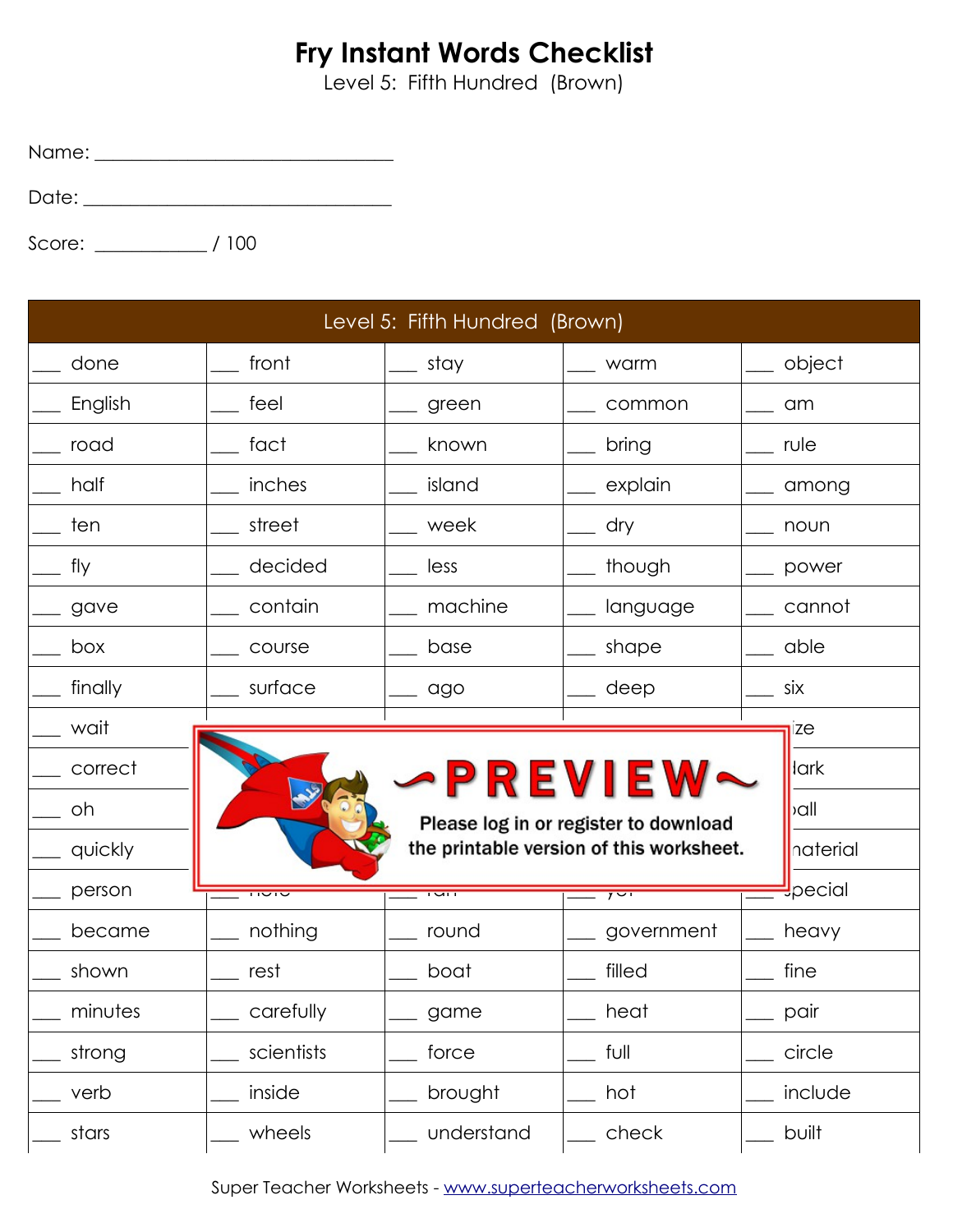Level 6: Sixth Hundred (Blue)

Name: \_\_\_\_\_\_\_\_\_\_\_\_\_\_\_\_\_\_\_\_\_\_\_\_\_\_\_\_\_\_\_\_

Date: \_\_\_\_\_\_\_\_\_\_\_\_\_\_\_\_\_\_\_\_\_\_\_\_\_\_\_\_\_\_\_\_\_

|           |             | Level 6: Sixth Hundred (Blue)            |               |             |
|-----------|-------------|------------------------------------------|---------------|-------------|
| can't     | region      | window                                   | arms          | west        |
| matter    | return      | difference                               | brother       | lay         |
| square    | believe     | distance                                 | race          | weather     |
| syllables | dance       | heart                                    | present       | root        |
| perhaps   | members     | site                                     | beautiful     | instruments |
| bill      | picked      | sum                                      | store         | meet        |
| felt      | simple      | summer                                   | job           | third       |
| suddenly  | cells       | wall                                     | edge          | months      |
| test      | paint       | forest                                   | past          | paragraph   |
| direction | mind        | probably                                 | sign          | raised      |
| center    |             |                                          |               | represent   |
| farmers   |             |                                          | -PREVIEW~     | soft        |
| ready     |             | Please log in or register to download    |               | whether     |
| anything  |             | the printable version of this worksheet. |               | clothes     |
| divided   | <u>eââz</u> | wiue                                     | <b>TIGPPY</b> | flowers     |
| general   | train       | written                                  | beside        | shall       |
| energy    | blue        | length                                   | gone          | teacher     |
| subject   | wish        | reason                                   | sky           | held        |
| Europe    | drop        | kept                                     | grass         | describe    |
| moon      | developed   | interest                                 | million       | drive       |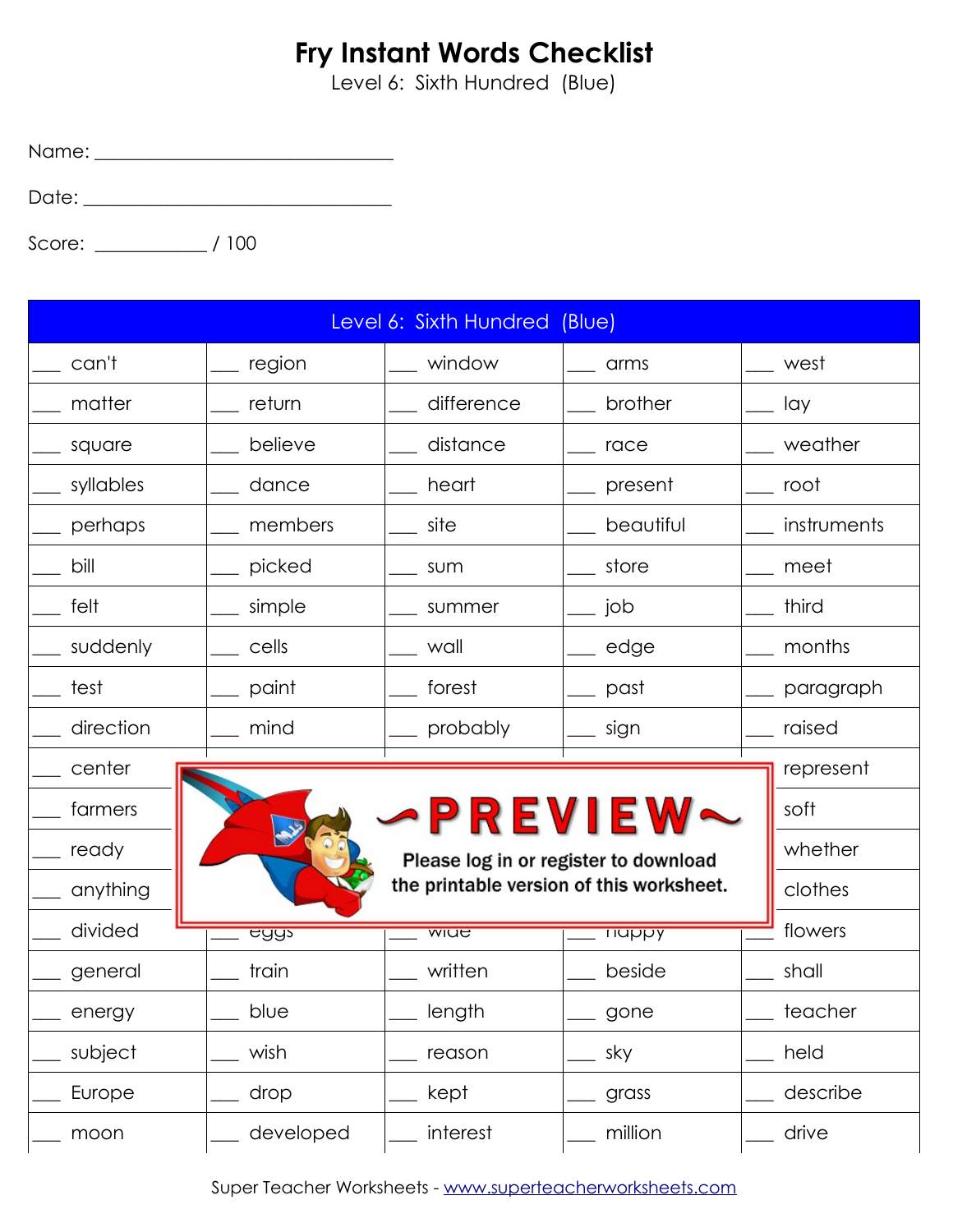Level 7: Seventh Hundred (Orange)

Name: \_\_\_\_\_\_\_\_\_\_\_\_\_\_\_\_\_\_\_\_\_\_\_\_\_\_\_\_\_\_\_\_

Date: \_\_\_\_\_\_\_\_\_\_\_\_\_\_\_\_\_\_\_\_\_\_\_\_\_\_\_\_\_\_\_\_\_

|              |            | Level 7: Seventh Hundred (Orange) |                                                                                   |          |
|--------------|------------|-----------------------------------|-----------------------------------------------------------------------------------|----------|
| <b>Cross</b> | buy        | temperature                       | possible                                                                          | fraction |
| speak        | century    | bright                            | gold                                                                              | Africa   |
| solve        | outside    | lead                              | milk                                                                              | killed   |
| appear       | everything | everyone                          | quiet                                                                             | melody   |
| metal        | tall       | method                            | natural                                                                           | bottom   |
| son          | already    | section                           | lot                                                                               | trip     |
| either       | instead    | lake                              | stone                                                                             | hole     |
| ice          | phrase     | iron                              | act                                                                               | poor     |
| sleep        |            |                                   |                                                                                   | let's    |
| village      |            | PREVIEW                           |                                                                                   | fight    |
| factors      |            |                                   | Please log in or register to download<br>the printable version of this worksheet. | surprise |
| result       |            |                                   |                                                                                   | French   |
| jumped       | hope       | amount                            | consonant                                                                         | died     |
| snow         | spring     | scale                             | someone                                                                           | beat     |
| ride         | case       | pounds                            | sail                                                                              | exactly  |
| care         | laughed    | although                          | rolled                                                                            | remain   |
| floor        | nation     | per                               | bear                                                                              | dress    |
| hill         | quite      | broken                            | wonder                                                                            | cat      |
| pushed       | type       | moment                            | smiled                                                                            | couldn't |
| baby         | themselves | tiny                              | angle                                                                             | fingers  |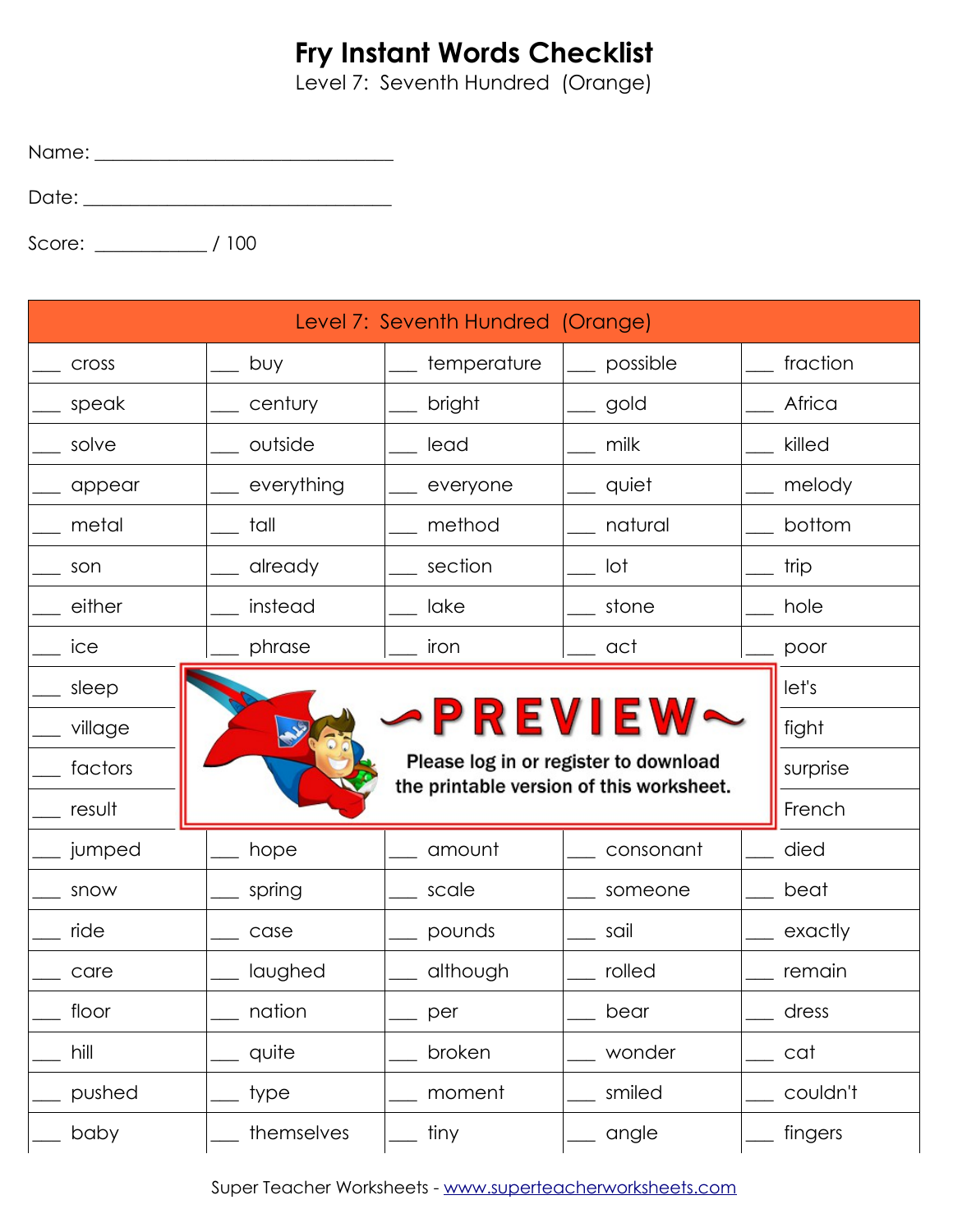Level 8: Eighth Hundred (Gray)

Name: \_\_\_\_\_\_\_\_\_\_\_\_\_\_\_\_\_\_\_\_\_\_\_\_\_\_\_\_\_\_\_\_

Date: \_\_\_\_\_\_\_\_\_\_\_\_\_\_\_\_\_\_\_\_\_\_\_\_\_\_\_\_\_\_\_\_\_

|           |            | Level 8: Eighth Hundred (Gray) |                                          |              |
|-----------|------------|--------------------------------|------------------------------------------|--------------|
| row       | grew       | east                           | suppose                                  | direct       |
| least     | skin       | choose                         | woman                                    | ring         |
| catch     | valley     | single                         | coast                                    | serve        |
| climbed   | cents      | touch                          | bank                                     | child        |
| wrote     | key        | information                    | period                                   | desert       |
| shouted   | president  | express                        | wire                                     | increase     |
| continued | brown      | mouth                          | pay                                      | history      |
| itself    | trouble    | yard                           | clean                                    | cost         |
| else      | cool       | equal                          | visit                                    | maybe        |
| plains    | cloud      | decimal                        | bit                                      | business     |
| gas       |            |                                |                                          | eparate      |
| England   |            |                                | PREVIEW                                  | preak        |
| burning   |            |                                | Please log in or register to download    | <b>Incle</b> |
| design    |            |                                | the printable version of this worksheet. | nunting      |
| joined    | bad        | straight                       | strange                                  | flow         |
| foot      | save       | rise                           | caught                                   | lady         |
| law       | experiment | statement                      | fell                                     | students     |
| ears      | engine     | stick                          | team                                     | human        |
| glass     | alone      | party                          | God                                      | art          |
| you're    | drawing    | seeds                          | captain                                  | feeling      |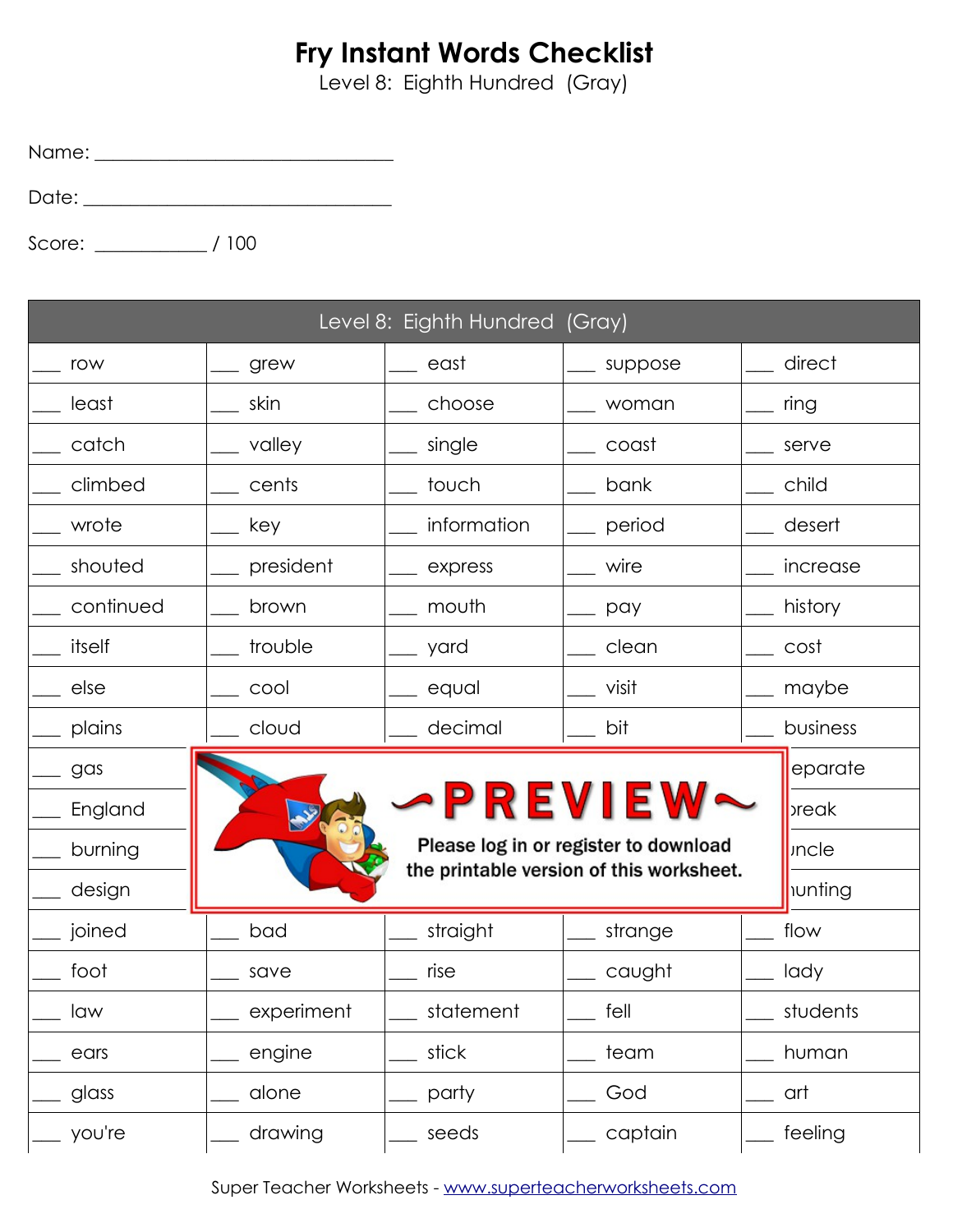Level 9: Ninth Hundred (White)

Name: \_\_\_\_\_\_\_\_\_\_\_\_\_\_\_\_\_\_\_\_\_\_\_\_\_\_\_\_\_\_\_\_

Date: \_\_\_\_\_\_\_\_\_\_\_\_\_\_\_\_\_\_\_\_\_\_\_\_\_\_\_\_\_\_\_\_\_

Score: \_\_\_\_\_\_\_\_\_\_\_\_ / 100

| Level 9: Ninth Hundred (White) |             |           |                                                                                   |            |
|--------------------------------|-------------|-----------|-----------------------------------------------------------------------------------|------------|
| supply                         | fit         | sense     | position                                                                          | meat       |
| corner                         | addition    | string    | entered                                                                           | lifted     |
| electric                       | belong      | blow      | fruit                                                                             | process    |
| insects                        | safe        | famous    | tied                                                                              | army       |
| crops                          | soldiers    | value     | rich                                                                              | hat        |
| tone                           | guess       | wings     | dollars                                                                           | property   |
| hit                            | silent      | movement  | send                                                                              | particular |
| sand                           | trade       | pole      | sight                                                                             | swim       |
| doctor                         | rather      | exciting  | chief                                                                             | terms      |
| provide                        | compare     | branches  | Japanese                                                                          | current    |
| thus                           | crowd       | thick     | stream                                                                            | park       |
| won't                          | poem        | blood     | planets                                                                           | sell       |
| cook                           |             |           |                                                                                   | shoulder   |
| bones                          |             |           | PREVIEW                                                                           | ndustry    |
| mall                           |             |           | Please log in or register to download<br>the printable version of this worksheet. | wash       |
| board                          |             |           |                                                                                   | plock      |
| modern                         | expect      | loud      | observe                                                                           | spread     |
| compound                       | flat        | consider  | tube                                                                              | cattle     |
| mine                           | seven       | suggested | necessary                                                                         | wife       |
| wasn't                         | interesting | thin      | weight                                                                            | sharp      |

Super Teacher Worksheets - [www.superteacherworksheets.com](http://www.superteacherworksheets.com/)